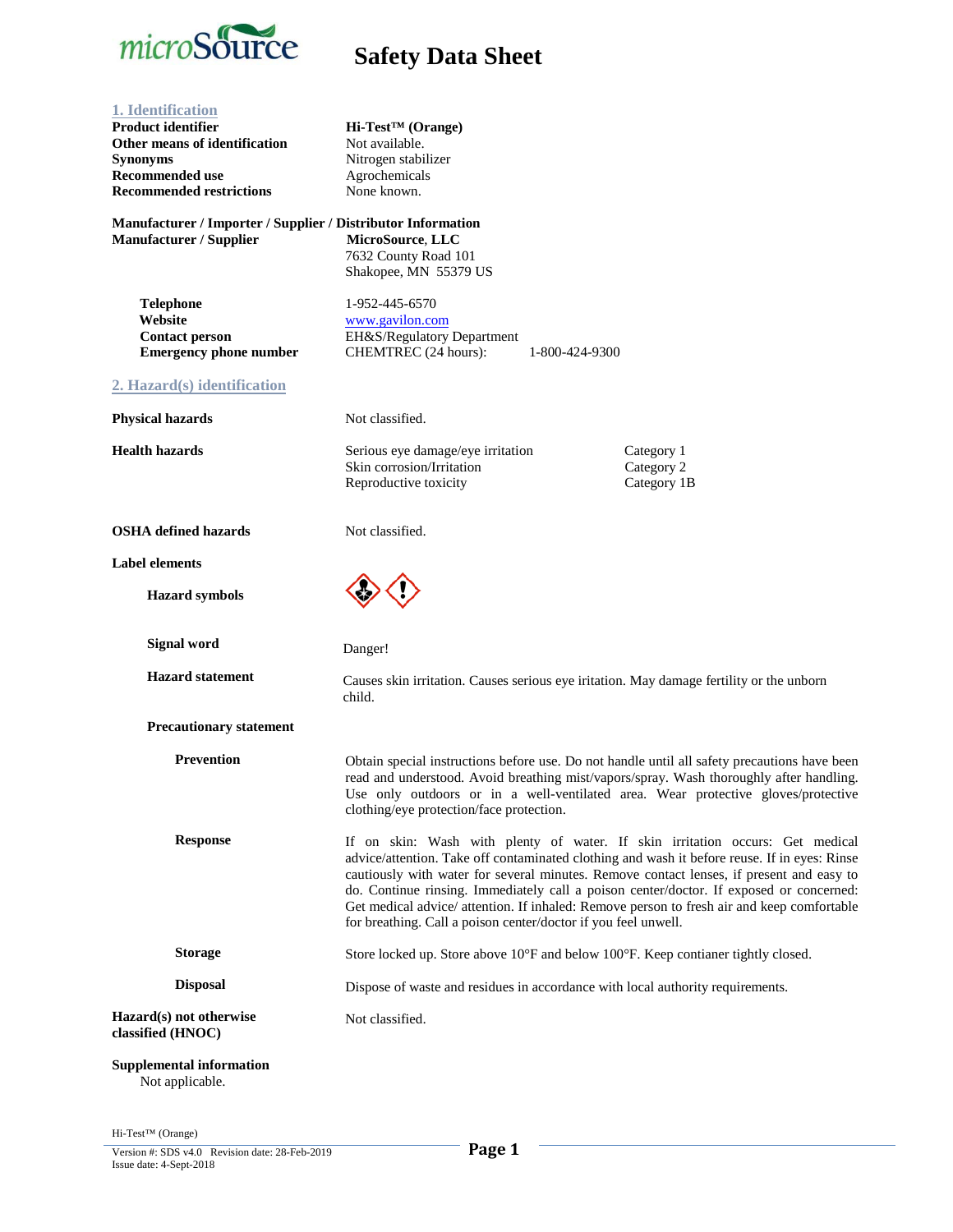

### **3. Composition/information on ingredients**

| <b>Mixtures</b>                                                                     |                                                                                                                                                                                                                                                                                                                                                                                                                                                       |                                                                                                                                                                                                                                                                                                                            |               |
|-------------------------------------------------------------------------------------|-------------------------------------------------------------------------------------------------------------------------------------------------------------------------------------------------------------------------------------------------------------------------------------------------------------------------------------------------------------------------------------------------------------------------------------------------------|----------------------------------------------------------------------------------------------------------------------------------------------------------------------------------------------------------------------------------------------------------------------------------------------------------------------------|---------------|
| <b>Chemical name</b>                                                                |                                                                                                                                                                                                                                                                                                                                                                                                                                                       | <b>CAS</b> number                                                                                                                                                                                                                                                                                                          | $\frac{0}{0}$ |
| Solvent Blend*                                                                      |                                                                                                                                                                                                                                                                                                                                                                                                                                                       | Proprietary                                                                                                                                                                                                                                                                                                                | $55 - 75*$    |
| N-(n-butyl)-thiophosphoric triamide                                                 |                                                                                                                                                                                                                                                                                                                                                                                                                                                       | 94317-64-3<br>$461 - 58 - 5$                                                                                                                                                                                                                                                                                               | $5 - 15*$     |
| Dicyandiamide                                                                       |                                                                                                                                                                                                                                                                                                                                                                                                                                                       |                                                                                                                                                                                                                                                                                                                            | $10 - 25*$    |
| <b>Composition comments</b>                                                         | *Designates that a specific chemical identity and/or percentage of composition has been withheld as a trade secret.<br>All concentrations are in weight unless ingredient is a gas. Gas concentrations are in<br>percent by volume.<br>This Safety Data Sheet is not a guarantee of product specification or NPK value(s). NPK<br>content is on specified sales orders, customer invoices, or product specification sheets<br>obtained from supplier. |                                                                                                                                                                                                                                                                                                                            |               |
| <b>4. First-aid measures</b>                                                        |                                                                                                                                                                                                                                                                                                                                                                                                                                                       |                                                                                                                                                                                                                                                                                                                            |               |
| <b>Eye contact</b>                                                                  | evaluation.                                                                                                                                                                                                                                                                                                                                                                                                                                           | Check for and remove contact lenses. Flush immediately with copious amounts<br>of water or normal saline (minimum of 15 minutes), holding eyelids apart to<br>ensure complete irritation of the eye and eyelid tissue. Take exposed individual<br>to a health care professional, preferably an opthalmologist, for further |               |
| <b>Skin contact</b>                                                                 |                                                                                                                                                                                                                                                                                                                                                                                                                                                       | Remove contaminated clothing, shoes and equipment. Wash exposed area with<br>plenty of soap and water. Repeat washing. If redness or irritation occurs, seek<br>medical attention. Wash contaminated clothing before reuse.                                                                                                |               |
| <b>Inhalation</b>                                                                   | Move person to fresh air. If the affected person is not breathing, apply artificial<br>respiration. Get medical attention immediately.                                                                                                                                                                                                                                                                                                                |                                                                                                                                                                                                                                                                                                                            |               |
| <b>Ingestion</b>                                                                    | Rinse mouth thoroughly. Drink 1 or 2 glasses of water. Do not induce vomiting<br>without advice from poison control center. If vomiting occurs, keep head low so<br>that stomach content doesn't get into the lungs. Get medical attention.                                                                                                                                                                                                           |                                                                                                                                                                                                                                                                                                                            |               |
| <b>Most important</b><br>symptoms/effects, acute and<br>delayed                     | Risk of serious damage to eyes. Skin irritation.                                                                                                                                                                                                                                                                                                                                                                                                      |                                                                                                                                                                                                                                                                                                                            |               |
| <b>Indication of immediate</b><br>medical attention and<br>special treatment needed | Treat symptomatically. Symptoms may be delayed.                                                                                                                                                                                                                                                                                                                                                                                                       |                                                                                                                                                                                                                                                                                                                            |               |
| <b>General information</b>                                                          | precautions to protect themselves.                                                                                                                                                                                                                                                                                                                                                                                                                    | Ensure that medical personnel are aware of the material(s) involved, and take                                                                                                                                                                                                                                              |               |
| 5. Fire-fighting measures                                                           |                                                                                                                                                                                                                                                                                                                                                                                                                                                       |                                                                                                                                                                                                                                                                                                                            |               |
| Suitable extinguishing<br>media                                                     |                                                                                                                                                                                                                                                                                                                                                                                                                                                       | Water fog. Water spray. Carbon dioxide (CO2). Foam.                                                                                                                                                                                                                                                                        |               |
| <b>Unsuitable</b><br>extinguishing media                                            |                                                                                                                                                                                                                                                                                                                                                                                                                                                       | Do not use water jet as an extinguisher, as this will spread the fire.                                                                                                                                                                                                                                                     |               |
| <b>Specific hazards arising</b><br>from the chemical                                |                                                                                                                                                                                                                                                                                                                                                                                                                                                       | Fire may produce irritating, corrosive and/or toxic gases.                                                                                                                                                                                                                                                                 |               |
| <b>Special protective</b><br>equipment and<br>precautions for<br>firefighters       | general fire precautions indicated in the workplace.                                                                                                                                                                                                                                                                                                                                                                                                  | Self-contained breathing apparatus and full protective clothing should be worn when<br>fighting chemical fires. Selection of respiratory protection for firefighting: follow the                                                                                                                                           |               |
| <b>Fire-fighting</b><br>equipment/instructions                                      |                                                                                                                                                                                                                                                                                                                                                                                                                                                       | Use standard firefighting procedures and consider the hazards of other involved<br>materials. Move containers from the fire area if you can do so without risk.                                                                                                                                                            |               |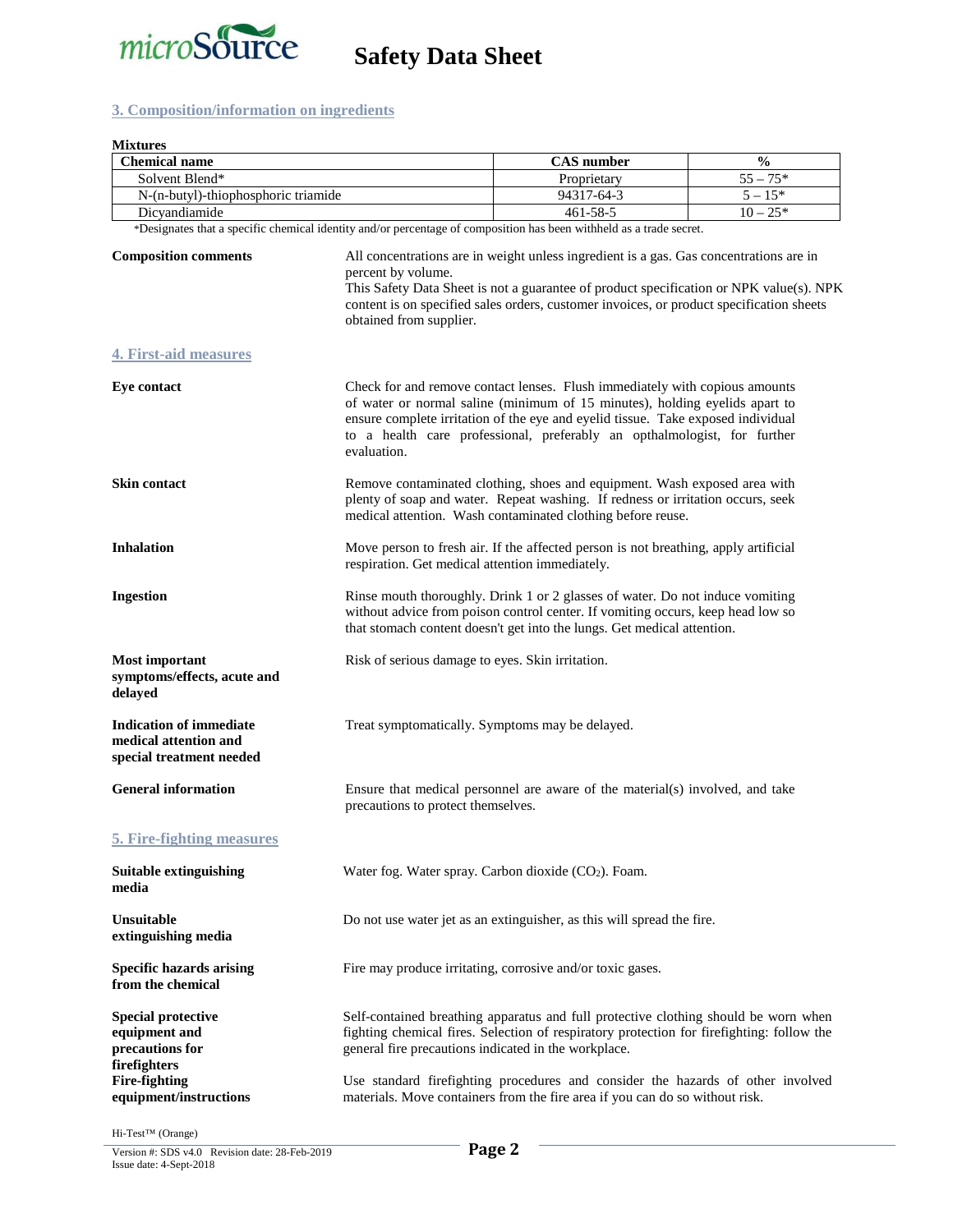

### **6. Accidental release measures**

| Personal precautions,<br>protective equipment and<br>emergency procedures | Avoid inhalation of vapors and spray mist and contact with skin and eyes. Ensure adequate<br>ventilation. Wear suitable protective clothing. For personal protection see Section 8 of the SDS.                                                                                                               |
|---------------------------------------------------------------------------|--------------------------------------------------------------------------------------------------------------------------------------------------------------------------------------------------------------------------------------------------------------------------------------------------------------|
| <b>Methods and materials for</b><br>containment and cleaning up           | Large Spills: Stop the flow of material, if this is without risk. Dike the spilled material,<br>where this is possible. Absorb with vermiculite, dry sand or earth and place into containers.<br>After removal flush contaminated area thoroughly with water.                                                |
|                                                                           | Small Spills: Wipe up with absorbent material (e.g. cloth, fleece). Clean surface thoroughly to<br>remove residual contamination.                                                                                                                                                                            |
|                                                                           | Never return spills to original containers for re-use.                                                                                                                                                                                                                                                       |
| <b>Environmental precautions</b>                                          | Prevent further leakage or spillage if safe to do so. Do not contaminate water. Do not allow to<br>enter drains, sewers or watercourses.                                                                                                                                                                     |
| 7. Handling and storage                                                   |                                                                                                                                                                                                                                                                                                              |
| <b>Precautions for safe handling</b>                                      | Avoid inhalation of vapors/spray and contact with skin and eyes. Use only with adequate<br>ventilation. Observe good industrial hygiene practices.                                                                                                                                                           |
| Conditions for safe storage,<br>including any incompatibilities           | Keep container tightly closed. Store in a cool, dry well-ventilated place. Store away from<br>incompatible materials. Long term storage at temperatures above $100^{\circ}F(36^{\circ}C)$ , and long<br>term storage of opened containers, will cause the product to degrade. Always use oldest stock first. |

### **8. Exposure controls/personal protection**

### **Control parameters**

| If exposure limits exist, they are listed below. If no exposure limits are displayed, then no values are applicable. |                                                                                                                                                                                                                                                                                                                                                                                                                                                                                                                                                                                                                       |                                                                                                                        |                   |  |
|----------------------------------------------------------------------------------------------------------------------|-----------------------------------------------------------------------------------------------------------------------------------------------------------------------------------------------------------------------------------------------------------------------------------------------------------------------------------------------------------------------------------------------------------------------------------------------------------------------------------------------------------------------------------------------------------------------------------------------------------------------|------------------------------------------------------------------------------------------------------------------------|-------------------|--|
| Component                                                                                                            | Regulation                                                                                                                                                                                                                                                                                                                                                                                                                                                                                                                                                                                                            | Type of listing                                                                                                        | Value/Notation    |  |
| Polyether                                                                                                            | <b>US WEEL</b>                                                                                                                                                                                                                                                                                                                                                                                                                                                                                                                                                                                                        | TWA aerosol                                                                                                            | $10 \text{ mg/m}$ |  |
| Diethylene glycol                                                                                                    | <b>US WEEL</b>                                                                                                                                                                                                                                                                                                                                                                                                                                                                                                                                                                                                        | <b>TWA</b>                                                                                                             | $10 \text{ mg/m}$ |  |
| <b>Exposure guidelines</b>                                                                                           | Follow standard monitoring procedures.                                                                                                                                                                                                                                                                                                                                                                                                                                                                                                                                                                                |                                                                                                                        |                   |  |
| <b>Appropriate engineering</b>                                                                                       |                                                                                                                                                                                                                                                                                                                                                                                                                                                                                                                                                                                                                       | Provide adequate general and local exhaust ventilation. Observe Occupational                                           |                   |  |
| controls                                                                                                             |                                                                                                                                                                                                                                                                                                                                                                                                                                                                                                                                                                                                                       | Exposure Limits and minimize the risk of inhalation of vapors and mists. Provide<br>eyewash station and safety shower. |                   |  |
| Individual protection measures such as personal protective equipment                                                 |                                                                                                                                                                                                                                                                                                                                                                                                                                                                                                                                                                                                                       |                                                                                                                        |                   |  |
| <b>Eye/face protection</b>                                                                                           |                                                                                                                                                                                                                                                                                                                                                                                                                                                                                                                                                                                                                       | Chemical goggles are recommended.                                                                                      |                   |  |
| <b>Skin Protection</b>                                                                                               |                                                                                                                                                                                                                                                                                                                                                                                                                                                                                                                                                                                                                       |                                                                                                                        |                   |  |
| <b>Hand protection</b>                                                                                               | Chemical resistant gloves are recommended. Be aware that the liquid may penetrate<br>the gloves. Frequent change is advisable. Suitable gloves can be recommended by the<br>glove supplier.                                                                                                                                                                                                                                                                                                                                                                                                                           |                                                                                                                        |                   |  |
| Other                                                                                                                |                                                                                                                                                                                                                                                                                                                                                                                                                                                                                                                                                                                                                       | Wear appropriate clothing to prevent repeated or prolonged skin contact.                                               |                   |  |
| <b>Respiratory protection</b>                                                                                        | If engineering controls do not maintain airborne concentrations below recommended exposure<br>limits (where applicable) or to an acceptable level (in countries where exposure limits have not<br>been established), an approved respirator must be worn. Wear air supplied respiratory protection if<br>exposure concentrations are unknown. In case of inadequate ventilation or risk of inhalation of<br>vapors, use suitable respiratory equipment.<br>In the United States of America, if respirators are used, a program should be instituted to assure<br>compliance with OSHA 29 CFR 1910.134 and ANSI Z88.2. |                                                                                                                        |                   |  |
| Hi-Test™ (Orange)                                                                                                    |                                                                                                                                                                                                                                                                                                                                                                                                                                                                                                                                                                                                                       |                                                                                                                        |                   |  |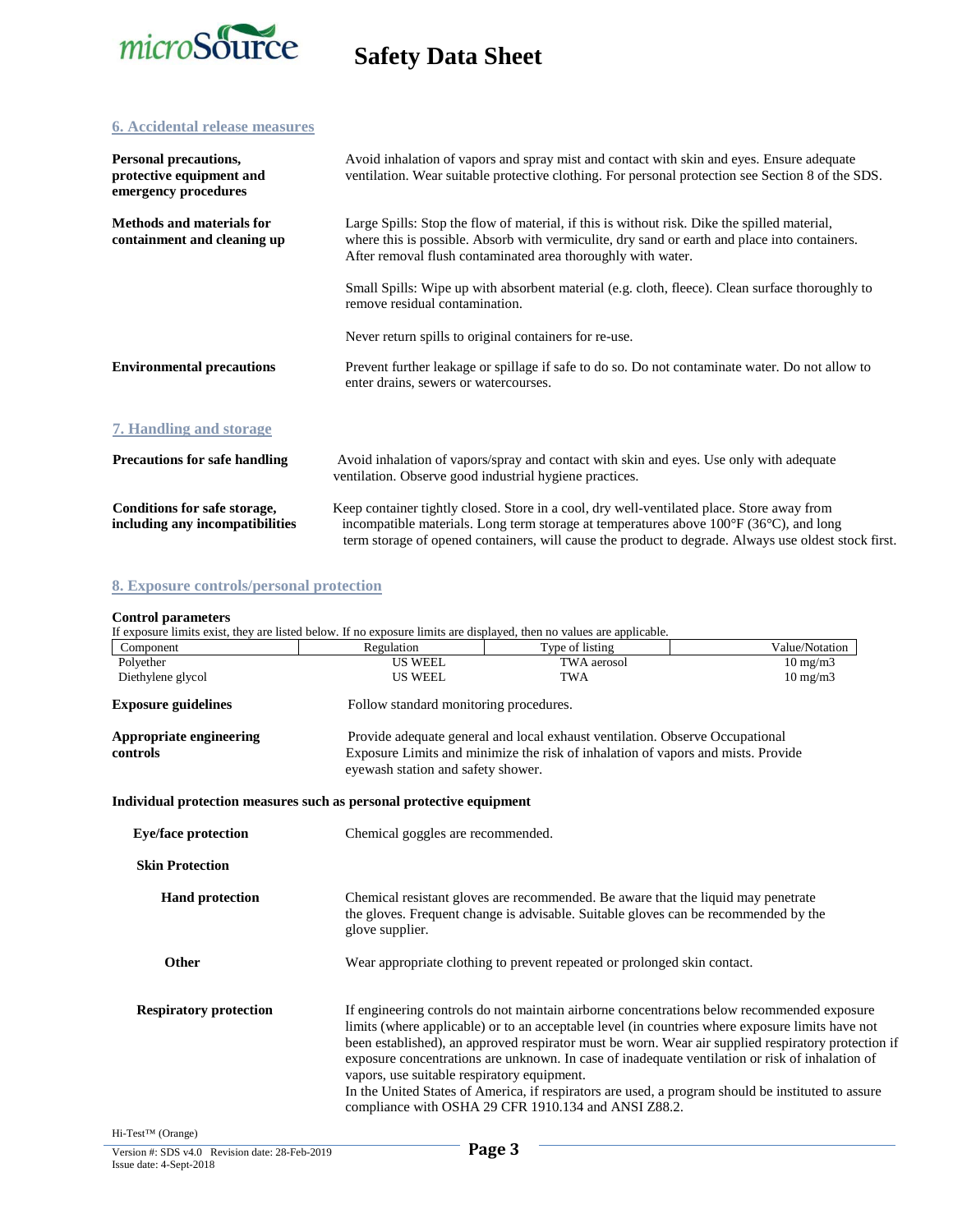

**General hygiene consideration**

**Thermal hazards** Wear appropriate thermal protective clothing, when necessary.

Always observe good personal hygiene measures, such as washing after handling the material and before eating, drinking, and/or smoking. Routinely wash work clothing and protective equipment to remove contaminants. Handle in accordance with good industrial hygiene and safety practice.

### **9. Physical and chemical properties**

| <b>Appearance</b>                   |                        |
|-------------------------------------|------------------------|
| <b>Physical State</b>               | Clear liquid.          |
| Form                                | Liquid.                |
| Color                               | Orange.                |
| Odor                                | Mild, sulfur-like      |
| <b>Odor threshold</b>               | Not available.         |
| pH                                  | $9.50$ (neat)          |
| Melting point/freezing point        | $<$ -17.7°C (0°F)      |
| Initial boiling point and boiling   | Unknown.               |
| range                               |                        |
| <b>Flash point</b>                  | $>=94$ °C (201°F) PMCC |
| <b>Evaporation Rate</b>             | No data available.     |
| <b>Flammability (solid, gas)</b>    | No data available.     |
| <b>Upper/lower flammability</b>     |                        |
| Flammability limit-lower (%)        | No data available.     |
| <b>Flammability limit-upper (%)</b> | No data available.     |
| Vapor pressure                      | No data available.     |
| Vapor Density (Air=1)               | No data available.     |
| <b>Relative density</b>             | 1.154 @ 15.5°C         |
| <b>Solubility</b>                   | Completely soluble.    |
| <b>Partition coefficient</b>        | No data available.     |
| (n-octanol/water)                   |                        |
| <b>Decomposition temperature</b>    | No data available.     |
| <b>Auto-ignition temperature</b>    | No data available.     |
| <b>Viscosity</b>                    |                        |
| Other information                   |                        |
| <b>Percent volatile</b>             | Not available.         |
|                                     |                        |
|                                     |                        |

### **10. Stability and reactivity**

| <b>Reactivity</b>                            | This product is stable and non-reactive under normal conditions of use, storage and transport. |
|----------------------------------------------|------------------------------------------------------------------------------------------------|
| <b>Chemical stability</b>                    | Stable under normal temperature conditions and recommended use.                                |
| <b>Possibility of hazardous</b><br>reactions | Hazardous polymerization does not occur.                                                       |
| <b>Conditions to avoid</b>                   | Extreme temperatures.                                                                          |
| Incompatible materials                       | Strong oxidizing agents.                                                                       |
| <b>Hazardous decomposition</b><br>products   | During combustion: Carbon monoxide. Carbon dioxide. Nitrogen oxides. Sulfur oxides.            |

**11. Toxicological information**

### **Information on likely routes of exposure**

| Ingestion           | May cause discomfort if swallowed.                                                   |
|---------------------|--------------------------------------------------------------------------------------|
| <b>Inhalation</b>   | Vapors and spray mist may irritate throat and respiratory system and cause coughing. |
| <b>Skin contact</b> | Prolonged or repeated skin contact may cause irritation.                             |
| Eve contact.        | Causes serious eye damage.                                                           |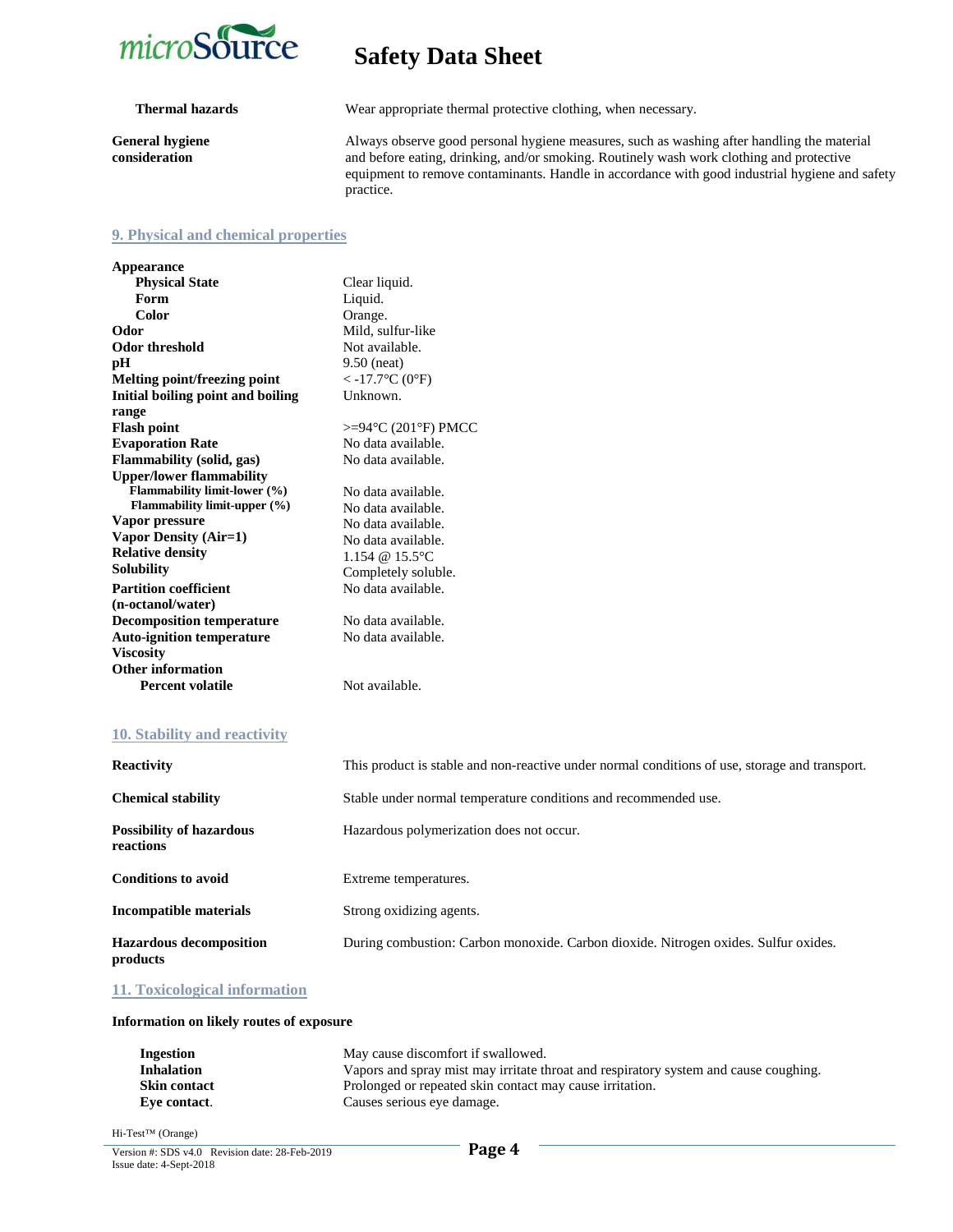

# **toxicological characteristics**

**Symptoms related to the** May cause serious eye damage. May cause irritation to nose and throat if inhaled.<br> **Physical, chemical and** Skin sensitization may develop. Skin sensitization may develop.

## **Information on toxicological effects**

May cause discomfort if swallowed.

| <b>Components</b>                                                                                                                                  | <b>Species</b>                               | <b>Test Results</b>                                                                                                                                                                                                                                                 |
|----------------------------------------------------------------------------------------------------------------------------------------------------|----------------------------------------------|---------------------------------------------------------------------------------------------------------------------------------------------------------------------------------------------------------------------------------------------------------------------|
| N-(n-butyl)-thiophosphoric triamide (CAS 94317-64-3)<br>Acute                                                                                      |                                              |                                                                                                                                                                                                                                                                     |
| Dermal                                                                                                                                             |                                              |                                                                                                                                                                                                                                                                     |
| LD50<br>Oral                                                                                                                                       | Rat                                          | $>$ 2000 mg/kg                                                                                                                                                                                                                                                      |
| LD50                                                                                                                                               | Rat                                          | $>$ 2823 mg/kg                                                                                                                                                                                                                                                      |
| Solvent Blend (CAS Proprietary)<br><b>Acute oral toxicity</b>                                                                                      |                                              |                                                                                                                                                                                                                                                                     |
|                                                                                                                                                    |                                              | Very low toxicity if swallowed. Harmful effects are not anticipated from swallowing small amounts.                                                                                                                                                                  |
| <b>Acute dermal toxicity</b><br>Prolonged skin contact is unlikely to result in absorption of harmful amounts.<br><b>Acute inhalation toxicity</b> |                                              |                                                                                                                                                                                                                                                                     |
|                                                                                                                                                    |                                              | At room temperature exposure to vapor is minimal due to low volatility; single exposure is not likely to be hazardous. No adverse effects are<br>anticipated from single exposure to mist. For respiratory irritation and narcotic effects: No relevant data found. |
| Skin corrosion/irritation                                                                                                                          |                                              | Prolonged contact may cause slight skin irritation with local redness.                                                                                                                                                                                              |
| Serious eye damage/eye<br><b>Irritation</b>                                                                                                        | Causes serious eye irritation.               |                                                                                                                                                                                                                                                                     |
| <b>Respiratory sensitization</b>                                                                                                                   | No data available.                           |                                                                                                                                                                                                                                                                     |
| <b>Skin sensitization</b>                                                                                                                          | No data available.                           |                                                                                                                                                                                                                                                                     |
| <b>Germ cell mutagenicity</b>                                                                                                                      | No data available.                           |                                                                                                                                                                                                                                                                     |
| Carcinogenicity                                                                                                                                    |                                              | This product is not considered to be a carcinogen by IARC, ACGIH, NTP, or OSHA.<br>May damage fertility or the unborn child.                                                                                                                                        |
| <b>Reproductive toxicity</b>                                                                                                                       |                                              |                                                                                                                                                                                                                                                                     |
| Specific target organ toxicity-<br>single exposure                                                                                                 | Not classified.                              |                                                                                                                                                                                                                                                                     |
| Specific target organ toxicity-<br>repeated exposure                                                                                               | Not classified.                              |                                                                                                                                                                                                                                                                     |
| <b>Aspiration hazard</b>                                                                                                                           | Not classified.                              |                                                                                                                                                                                                                                                                     |
| <b>Chronic effects</b>                                                                                                                             |                                              | Prolonged exposure may cause chronic effects.                                                                                                                                                                                                                       |
| <b>Further information</b>                                                                                                                         |                                              | No other specific acute or chronic health impact noted.                                                                                                                                                                                                             |
| 12. Ecological information                                                                                                                         |                                              |                                                                                                                                                                                                                                                                     |
| Ecotoxicity<br><b>Persistence and degradability</b>                                                                                                |                                              | Non-mandatory section - information about this substance not compiled for this reason.<br>Non-mandatory section - information about this substance not compiled for this reason.                                                                                    |
| <b>Bioaccumulative potential</b>                                                                                                                   |                                              | Non-mandatory section - information about this substance not compiled for this reason.                                                                                                                                                                              |
| <b>Mobility in soil</b>                                                                                                                            |                                              | Non-mandatory section - information about this substance not compiled for this reason.                                                                                                                                                                              |
| Other adverse effects                                                                                                                              |                                              | Non-mandatory section - information about this substance not compiled for this reason.                                                                                                                                                                              |
| <b>13. Disposal considerations</b>                                                                                                                 |                                              |                                                                                                                                                                                                                                                                     |
| <b>Disposal instructions</b>                                                                                                                       |                                              | Do not allow this material to drain into sewers/water supplies. Dispose in accordance with all                                                                                                                                                                      |
| Hazardous waste code                                                                                                                               | applicable regulations.<br>disposal company. | The waste code should be assigned in discussion between the user, the producer and the waste                                                                                                                                                                        |
| Waste from residues / unused<br>products                                                                                                           | disposal.                                    | Disposal recommendations are based on material as supplied. Disposal must be in<br>accordance with current applicable laws and regulations, and material characteristics at time of                                                                                 |
| $Hi-Test^{TM}$ (Orange)                                                                                                                            |                                              |                                                                                                                                                                                                                                                                     |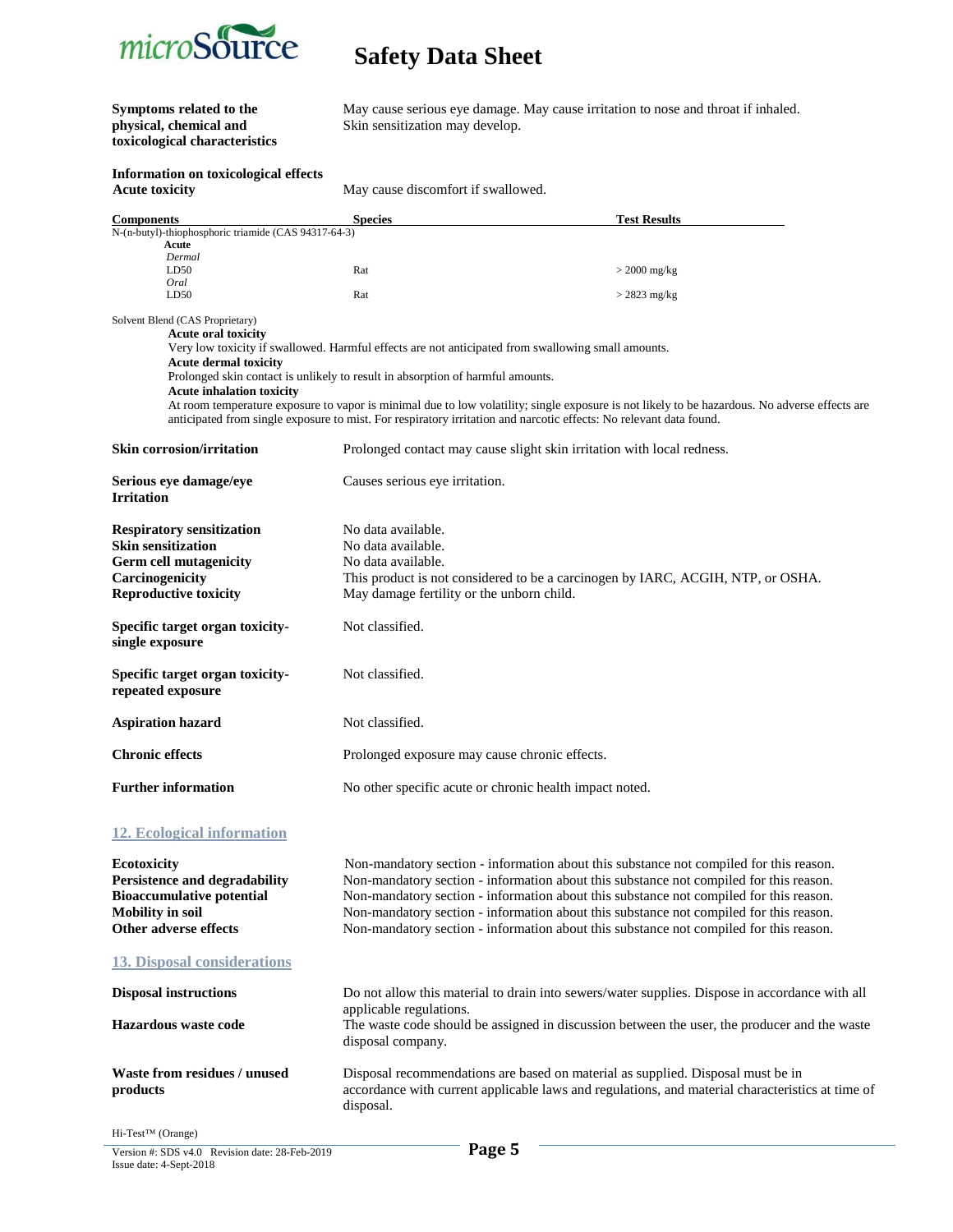

| <b>Contaminated packaging</b>                                                         | Since emptied containers may retain product residue, follow label warnings even after container<br>is emptied. |
|---------------------------------------------------------------------------------------|----------------------------------------------------------------------------------------------------------------|
| 14. Transport information                                                             |                                                                                                                |
| <b>DOT</b>                                                                            | Not regulated as a hazardous material by DOT.                                                                  |
| <b>IATA</b>                                                                           | Not regulated as a dangerous goods.                                                                            |
| <b>IMDG</b>                                                                           | Not regulated as a dangerous goods.                                                                            |
| <b>Transport in bulk according to</b><br>Annex II of MARPOL 73/78 and<br>the IBC Code | Not established.                                                                                               |

### **15. Regulatory information**

### **OSHA Communication Standard**

This product is a "Hazardous Chemical" as defined by the OSHA Hazard Communication Standard, 29 CFR 1910.1200.

### **Superfund Amendments and Reauthorization Act of 1986 Title III (Emergency Planning and Community Right-to-Know Act of 1986) Sections 311 and 312**

Serious eye damage or eye irritation Skin irritation Reproductive toxicity

### **Superfund Amendments and Reauthorization Act of 1986 Title III (Emergency Planning and Community Right-to-Know Act of 1986) Sections 313**

This material does not contain any chemical components with known CAS numbers that exceed the threshold (De Minimis) reporting levels established by SARA Title III, Section 313.

### **US state regulations**

**US Massachusetts RTK – Substance List** Not regulated. **US Minnesota RTK – Substance List** Not regulated. **US New Jersey Worker and Community Right-to-Know Act** Not regulated. **US Pennsylvania RTK – Hazardous Substances** Diethylene glycol CAS# 111-46-6 **US Rhode Island RTK** Not regulated.  **US California Proposition 65**

This product contains a chemical that is at or below California Propositions 65's "safe harbor level" as determined via a risk assessment. Therefore, the chemical is not required to be listed as a Prop 65 chemical on the SDS or label.

### **United States TSCA Inventory (TSCA)**

All components of this product are in compliance with the inventory listing requirements of the U.S. Toxic Substances Control Act (TSCA) Chemical Substance Inventory.

### **TSCA Section 12(b) Export Notification (40 CFR 707, Subpt. D)**

N-(n-butyl)-thiophosphoric triamide (CAS 94317-64-3) 1.0% One-Time Export Notification only.

### **16. Other information, including date of preparation or last revision**

| <b>Issue date</b>    | 4-September-2018       |
|----------------------|------------------------|
| <b>Revision date</b> | 28-February-2019       |
| <b>Version</b> #     | $SDS$ v <sub>4.0</sub> |